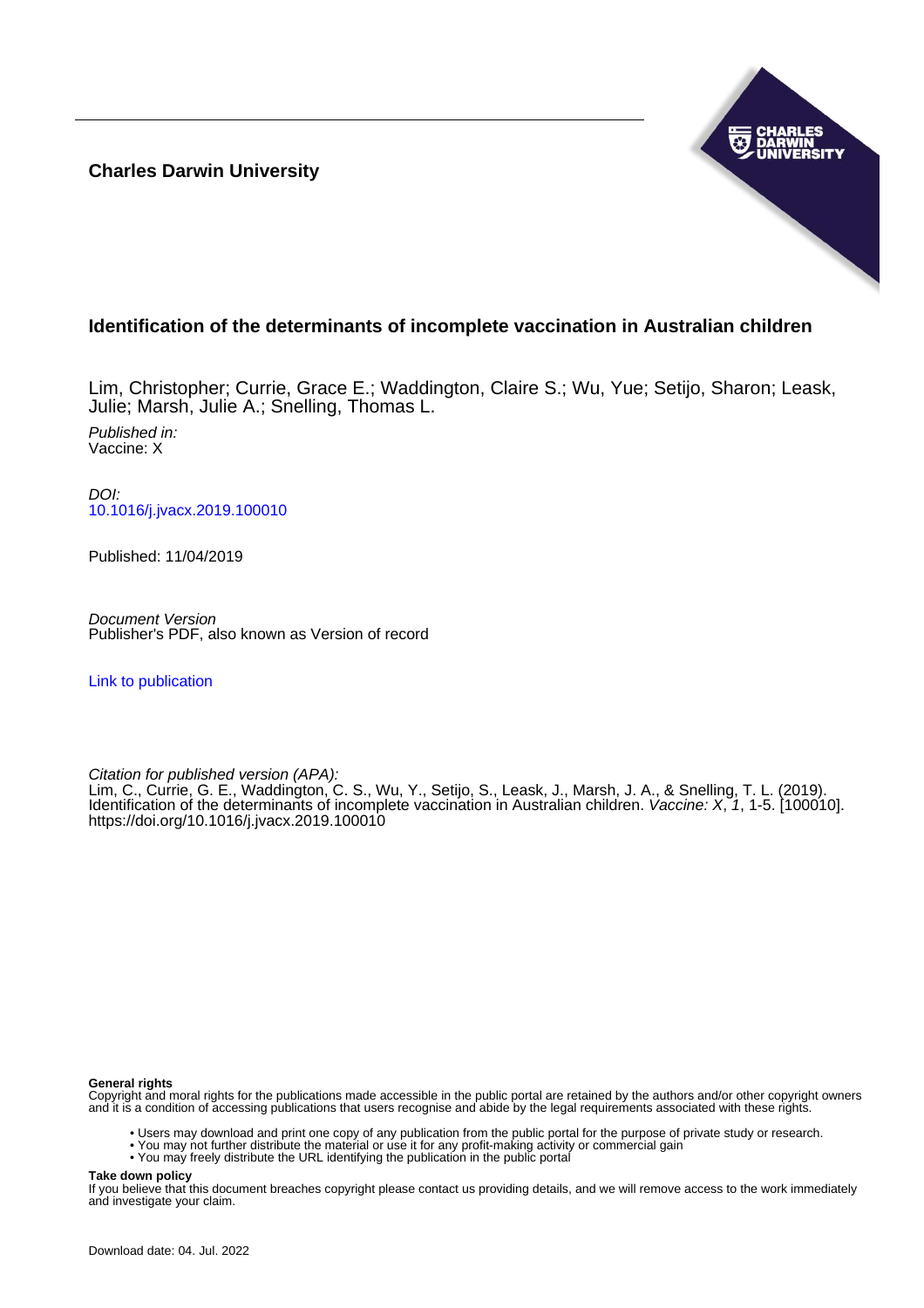### [Vaccine: X 1 \(2019\) 100010](https://doi.org/10.1016/j.jvacx.2019.100010)

# Vaccine: X

journal homepage: [www.elsevier.com/locate/jvacx](http://www.elsevier.com/locate/jvacx)

# Identification of the determinants of incomplete vaccination in Australian children



Vaccine:

Christopher Lim<sup>a,1</sup>, Grace E. Currie<sup>a,1</sup>, Claire S. Waddington<sup>a,b</sup>, Yue Wu<sup>a</sup>, Sharon Setijo<sup>a</sup>, Julie Leask <sup>c</sup>, Julie A. Marsh <sup>a,d</sup>, Thomas L. Snelling <sup>a,e,f,g,</sup>\*

<sup>a</sup> Wesfarmers Centre of Vaccines and Infectious Diseases, Telethon Kids Institute, University of Western Australia, WA, Australia

b Department of Medicine, School of Clinical Medicine, University of Cambridge, UK

<sup>c</sup> Faculty of Medicine and Health, Susan Wakil School of Nursing and Midwifery, University of Sydney, NSW, Australia

<sup>d</sup> School of Mathematics and Statistics, University of Western Australia, WA, Australia

<sup>e</sup> Perth Children's Hospital, WA, Australia

f School of Public Health, Curtin University, WA, Australia

<sup>g</sup> Menzies School of Health Research and Charles Darwin University, NT, Australia

#### article info

Article history: Received 15 August 2018 Received in revised form 6 January 2019 Accepted 8 January 2019 Available online 29 January 2019

#### Keywords: Childhood vaccination Vaccine status Attitudes Beliefs Risk-factors

# ABSTRACT

Background and aims: We aimed to understand the risk factors associated with incomplete vaccination, which may help to identify and prioritise opportunities to intervene.

Methods: Consenting parents of children <6 years old attending an outpatient clinic completed a questionnaire, which captured demographic information and their level of agreement with belief statements about vaccination using a 7-point Likert scale. Vaccination status was determined from the Australian Childhood Immunisation Register and deemed either ''complete" (no doses overdue) or ''incomplete" (1 or more doses overdue) at the time of questionnaire completion.

Results: Of 589 children of respondents, 116 (20%) had an incomplete vaccination status. Of these, nearly two-thirds (63%) of parents believed that their child was, in fact, fully-vaccinated. Compared to those with a complete vaccine status, children with an incomplete vaccine status were more likely to be born overseas ( $p < 0.001$ ), have a larger family size ( $p = 0.02$ ) and to have parents with lower educational attainment ( $p = 0.001$ ). Parents of children with an incomplete status reported more doubt about the importance of vaccination and greater concern about vaccine safety, compared to parents of children with a complete status.

Conclusion: Most parents are supportive of vaccination. Sociodemographic factors may contribute more to the risk of incomplete vaccination than attitudes or beliefs. Some parents are unaware of their child's vaccination status, suggesting that simple and modern reminders may assist parents to keep up to date. 2019 The Authors. Published by Elsevier Ltd. This is an open access article under the CC BY-NC-ND license (<http://creativecommons.org/licenses/by-nc-nd/4.0/>).

#### 1. Introduction

Many Australian children are not up to date with vaccines recommended by the National Immunisation Program schedule. In the state of Western Australia, the proportion of children reported as fully-vaccinated on the Australian Childhood Immunisation Register (ACIR) at 12–15 months old (93.6%) and at 60–63 months old (92.5%) are the lowest of any Australian jurisdiction [\[1\]](#page-5-0).

An understanding of the modifiable factors contributing to incomplete vaccination may help inform strategies to improve vaccine coverage [\[2\].](#page-5-0) Previous studies have identified determinants of incomplete vaccination in international contexts; these are variable across settings and include sociodemographic factors and parental beliefs and attitudes. For example, high socio-economic status is associated with high vaccine coverage in some settings but is a risk factor for incomplete vaccination in others [\[3\].](#page-5-0) Large family size (e.g.  $\geq$ 4 children) has been identified as a risk factor for incomplete vaccination in studies conducted in the United States  $[4,5]$ . The influence of beliefs and attitudes have been examined among populations with vaccine hesitancy and reduced vaccine uptake; concerns about the adequacy of vaccine safety testing, side-effects and efficacy are more prevalent in these populations compared to pro-vaccine or fully-vaccinated populations [\[3,6,7\].](#page-5-0)

Data on risk factors for incomplete vaccination specific to the Australian context are limited. A recent analysis from the Longitudinal Survey of Australian Children found that poor timeliness of

<sup>⇑</sup> Corresponding author at: PO Box 855, West Perth, WA 6872, Australia.

E-mail address: [tom.snelling@telethonkids.org.au](mailto:tom.snelling@telethonkids.org.au) (T.L. Snelling).

<sup>&</sup>lt;sup>1</sup> CL and GC are first co-authors as they have made equal contributions to this manuscript.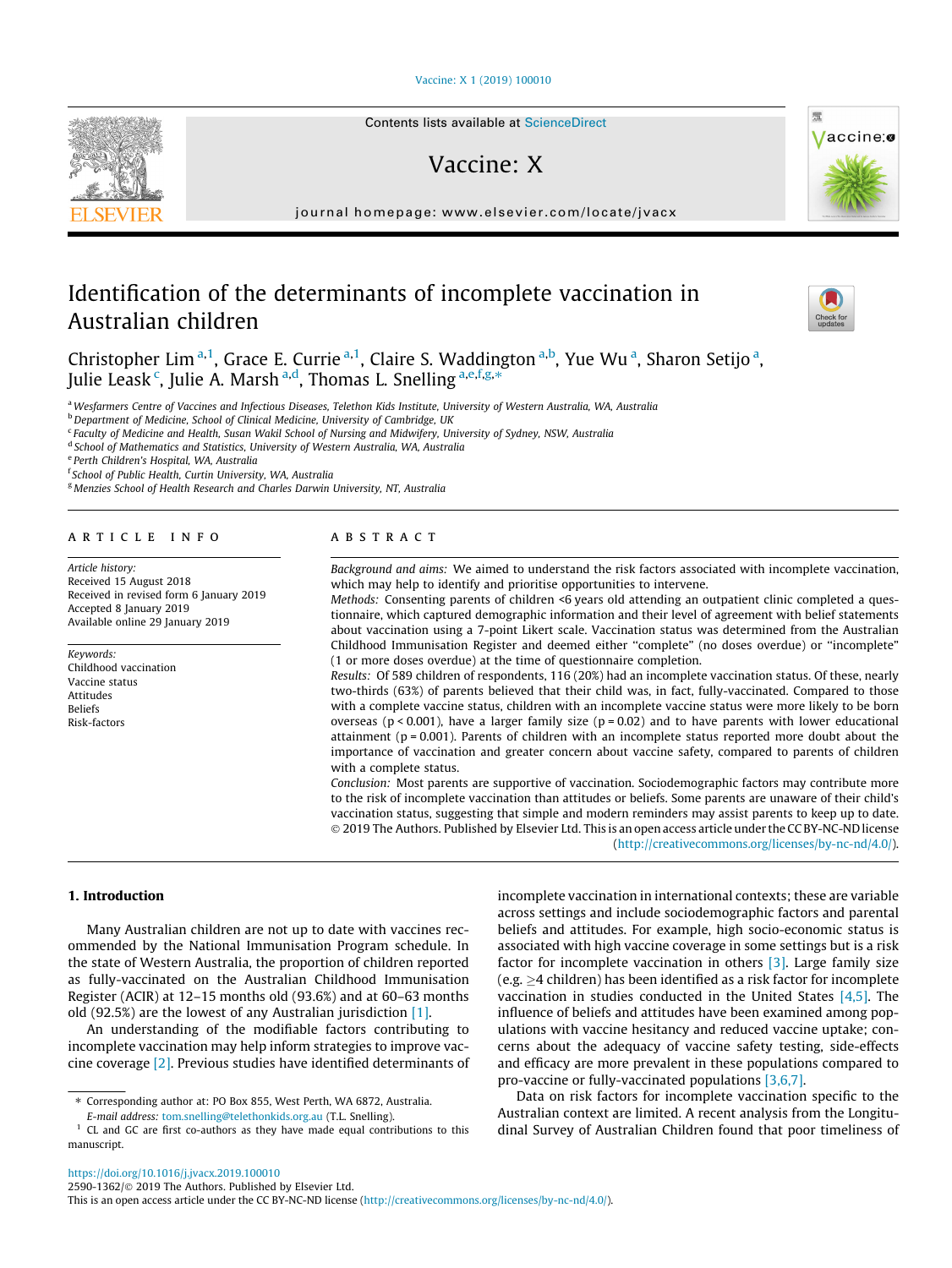vaccination was associated with low socio-economic factors [\[8\].](#page-5-0) However, this study was based on data collected in 2003-4. Another recent study obtaining prospective coverage focused on hesitancy and decision-related variables [\[9\].](#page-5-0)

We aimed to identify sociodemographic and belief risk factors for incomplete vaccination in Perth, Western Australia (WA) by surveying parents of young children attending outpatient clinics at the state's only tertiary children's hospital.

# 2. Materials and methods

Parents or guardians of children younger than 6 years old attending outpatient clinics at Princess Margaret Hospital in Perth, WA, were invited to participate in a survey of beliefs concerning vaccination from August 2014 to May 2015. Parents/guardians were ineligible to participate if they normally resided outside of WA or if they lacked verbal and/or written English competency.

With informed parental consent, the child's demographic and relevant clinical history was obtained from paper and electronic health records, including vaccination status. Parents also responded to a written questionnaire that gathered their own demographic data, explored their attitudes and beliefs towards vaccination and vaccine-preventable diseases, perceived barriers to vaccination, and opinions on potential strategies to increase vaccine coverage. Paper questionnaires were completed by parents while waiting for outpatient appointments in the presence of research staff but were given full privacy to enter responses. The questionnaire (see supplementary file Appendix A) was developed based on previously validated surveys, principally the national survey of attitudes towards childhood vaccination [\[10\]](#page-5-0) and the 2012 New South Wales Population Health Survey [\[11\].](#page-5-0) Four principal domains were identified as being most relevant from these two surveys. These were perceived access to vaccination services, beliefs about the necessity of vaccination, beliefs about vaccine safety, and parental perception about availability and quality of information on vaccination. Pilot questions addressing each of these domains were selected, with a focus on questions assessing factors that might be addressed by real world interventions.

The pilot questionnaire was assessed for content validity by independent experts in the field of vaccination, vaccine uptake and public health. Face and internal validity of the pilot questionnaire was tested on a convenience sample of community representatives, stakeholders and parents of young children. Answers to questions pertaining to the same construct were assessed for correlation of within person answers. The questionnaire was finalised based on these pilot data, with at least three questions from each domain included, and with the aim of a questionnaire completion time of 10–15 min.

Parental attitudes and beliefs were measured using a 7-point Likert scale from 'Strongly Disagree' to 'Strongly Agree'. Vaccination status was verified using the Australian Childhood Immunisation Register, a comprehensive population-based register of all childhood immunisations delivered under the National Immunisation Program (NIP). The register is electronically populated by vaccine providers who record for each child the date and vaccine type of any NIP vaccine delivered. All NIP vaccines are delivered at approximately 2, 4, 6, 12, and 18 months with a preschool booster at 4 years old. All NIP vaccines are delivered without cost, and at the time of the survey some tax benefits were contingent on dependent children being fully-vaccinated according to the register unless a parent was formally registered as conscientious objector; so, there was an incentive for parents to ensure their child's vaccinations were up to date and recorded. Additional information

about the register and NIP can be found in the supplementary file (Appendix B).

## 2.1. Statistical analysis

Children were categorised as either having a complete or incomplete vaccination status based on whether children had received all eligible vaccine doses on the day of survey participation, allowing no grace period but ignoring rotavirus and birth-dose hepatitis B vaccine status which are not eligible for catch-up vaccination. Survey responses among parents of children with complete vaccination were compared to parents of children with an incomplete status using Fisher's exact test for categorical variables, and either the two-sample t-test or exact Wilcoxon Rank Sum test for continuous variables with symmetric and asymmetric distributions, respectively.

Determinants of incomplete vaccination status were analysed using multivariable logistic regression, including the reported beliefs and demographic variables of survey participants and their child's demographic variables as explanatory variables. Graphical visualisation tools and backwards stepwise elimination were used to select the most parsimonious multivariable model. The odds ratios of incomplete vaccination status and associated 95% confidence intervals were estimated. A sensitivity analysis was performed using multiple imputation to account for missing questionnaire data; based on ten imputed datasets using the bootstrap EM algorithm (without priors) on incomplete data, where minimum and maximum chain lengths were restricted to 500.

Data were manually entered from paper questionnaires into a custom electronic database, and full quality-assurance procedures were undertaken to ensure the integrity and accuracy of the data. Sensitive patient data was anonymised prior to statistical analysis. Analysis was performed in R (Version 3.3.0, 2016-05-03). The study and questionnaire were approved by the Princess Margaret Hospital Human Research Ethics Committee (Ref: 2013115EP).

#### 3. Results

A total of 857 parents were approached to participate in the survey. Of these, 125 parents declined to participate and 137 parents were ineligible. There were 595 questionnaire respondents, of whom 589 (99%) were included in the analysis; six were excluded as the age of the child was  $\geq 6$  years old or was not given. Survey respondents were predominantly women (90%; 530/589) and aged between 20 and 67 years (Mean(SD): 33.4 (6.5) years); their children were aged between 2 months and 6.8 years (Mean(SD): 2.4 (1.7) years). Evidence of complete vaccination was identified from the register for 473 children (80%); the remaining 116 respondents (20%) had children with an incomplete vaccination status. This included 13 children who were completely absent from the register and a further seven who appeared on the register but without documentation of any vaccine receipt. Respondent and child demographics are summarised in [Table 1.](#page-3-0)

Irrespective of vaccination status, most parents were strongly or generally supportive of vaccination (97% versus 86% of parents with children who had complete and incomplete vaccination, respectively). Parents of children with incomplete vaccination were less likely to report strong support for vaccination (65% compared to 83% for parents of children with complete vaccination, p < 0.001) ([Fig. 1](#page-3-0)). Among parents of children with complete vaccination, 95% reported that their child had received all vaccines on time compared to 63% of parents of children with incomplete vaccination ( $p < 0.001$ ) ([Fig. 2](#page-3-0)). Response proportions for opinion and parent-reported vaccination status and other explored variables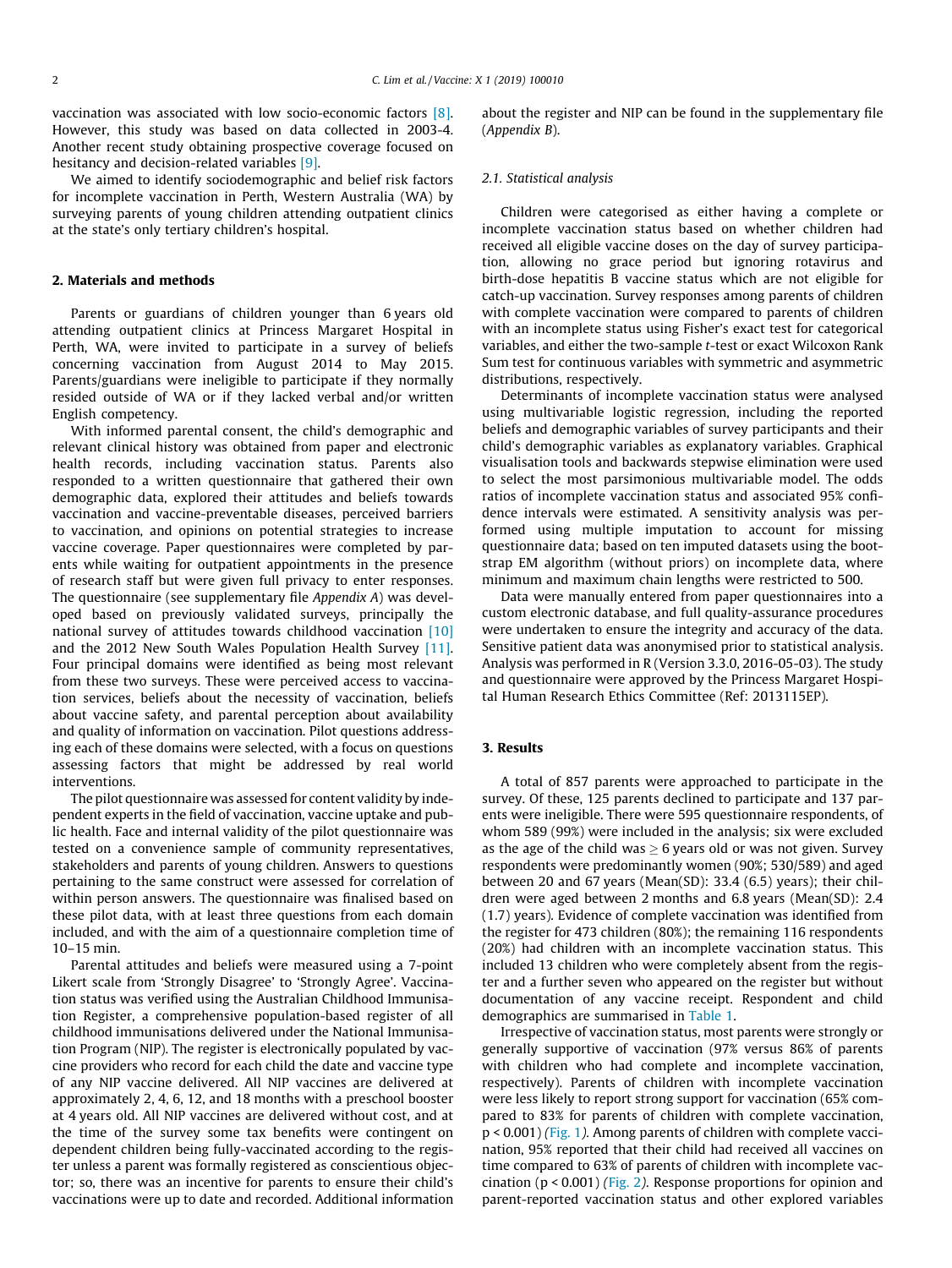<span id="page-3-0"></span>

| <b>Table 1</b>                            |  |
|-------------------------------------------|--|
| Survey respondent and child demographics. |  |

|                                                                                                                                                             | Total<br>$n = 589$   | Complete vaccination<br>$n = 473$ | Incomplete vaccination<br>$n = 116$ | P-value |
|-------------------------------------------------------------------------------------------------------------------------------------------------------------|----------------------|-----------------------------------|-------------------------------------|---------|
| Sex of parent (female)                                                                                                                                      | 378/420 (90%)        | 303/340 (89%)                     | 75/80 (94%)                         | 0.3     |
|                                                                                                                                                             | Not recorded $= 169$ |                                   |                                     |         |
| Age of parent (years): Mean (SD)                                                                                                                            | 33.4(6.5)            | 33.4(6.7)                         | 33.3(6.1)                           | 0.97    |
|                                                                                                                                                             | Not recorded $= 185$ | Not recorded $= 152$              | Not recorded $=$ 33                 |         |
| Age of child (years): Mean (SD)                                                                                                                             | 2.4(1.7)             | 2.4(1.7)                          | 2.45(1.6)                           | 0.79    |
|                                                                                                                                                             | Not recorded $= 0$   |                                   |                                     |         |
| Child born overseas                                                                                                                                         | 24/508 (5%)          | 12/408 (3%)                       | 12/100 (12%)                        | < 0.001 |
|                                                                                                                                                             | Not recorded $= 81$  |                                   |                                     |         |
| Children in household $(< 4)$                                                                                                                               | 469/482 (97%)        | 382/389 (98%)                     | 87/93 (94%)                         | 0.02    |
|                                                                                                                                                             | Not recorded $= 107$ |                                   |                                     |         |
| Public transport use for vaccination appointments                                                                                                           | 14/475 (3%)          | 7/386 (2%)                        | 7/89(8%)                            | 0.007   |
|                                                                                                                                                             | Not recorded $= 114$ |                                   |                                     |         |
| Highest education level of parent ( <year 10="" high="" school)<="" td=""><td>43/490 (9%)</td><td>24/393 (6%)</td><td>19/97 (20%)</td><td>0.001</td></year> | 43/490 (9%)          | 24/393 (6%)                       | 19/97 (20%)                         | 0.001   |
|                                                                                                                                                             | Not recorded $= 99$  |                                   |                                     |         |
| Healthcare professional advised parent to not vaccinate child (Yes)                                                                                         | 43/501 (9%)          | 24/405 (6%)                       | 19/96 (20%)                         | < 0.001 |
|                                                                                                                                                             | Not recorded $= 88$  |                                   |                                     |         |

Includes at least 9 respondents for whom there were no previous vaccination visits.





Fig. 1. Parental opinion of vaccination according to child vaccination status. Fig. 2. Parent-reported vaccination status in children with complete and incomplete vaccination.

that were not found to be important can be accessed in the supplementary file Appendix C.

In univariate analyses, small differences in vaccine beliefs were detected between parents with children who had complete and incomplete vaccination. Parents of children with incomplete vaccination were more likely to report concerns that vaccines were 'unsafe' ( $p = 0.03$ ), 'inadequately tested' ( $p = 0.007$ ), 'too numerous in the current schedule'  $(p = 0.03)$  and 'too many being added'  $(p = 0.009)$  compared to parents of fully-vaccinated children. They were also more likely to report doubts that vaccines were impor $tant (p = 0.02)$ , a belief that vaccines 'weaken the immune system' ( $p = 0.006$ ), and that vaccines do not protect their child ( $p = 0.02$ ) or their community ( $p = 0.02$ ). Compared to parents of children with complete vaccination, parents of children with an incomplete status reported less confidence in the information about vaccines that they received from their medical professional  $(p = 0.04)$  and a belief that government payments are a strong incentive for parents to complete vaccination  $(p = 0.02)$ . However, these associations between participant beliefs and the completeness of their child's vaccine status were no longer apparent in the multivariable analysis after adjusting for parental education, family size, use of public transport, overseas birth and recommendation for delayed or nonvaccination by a healthcare professional.

Irrespective of their child's recorded vaccination status, most parents reported attending a general practice for previous vaccina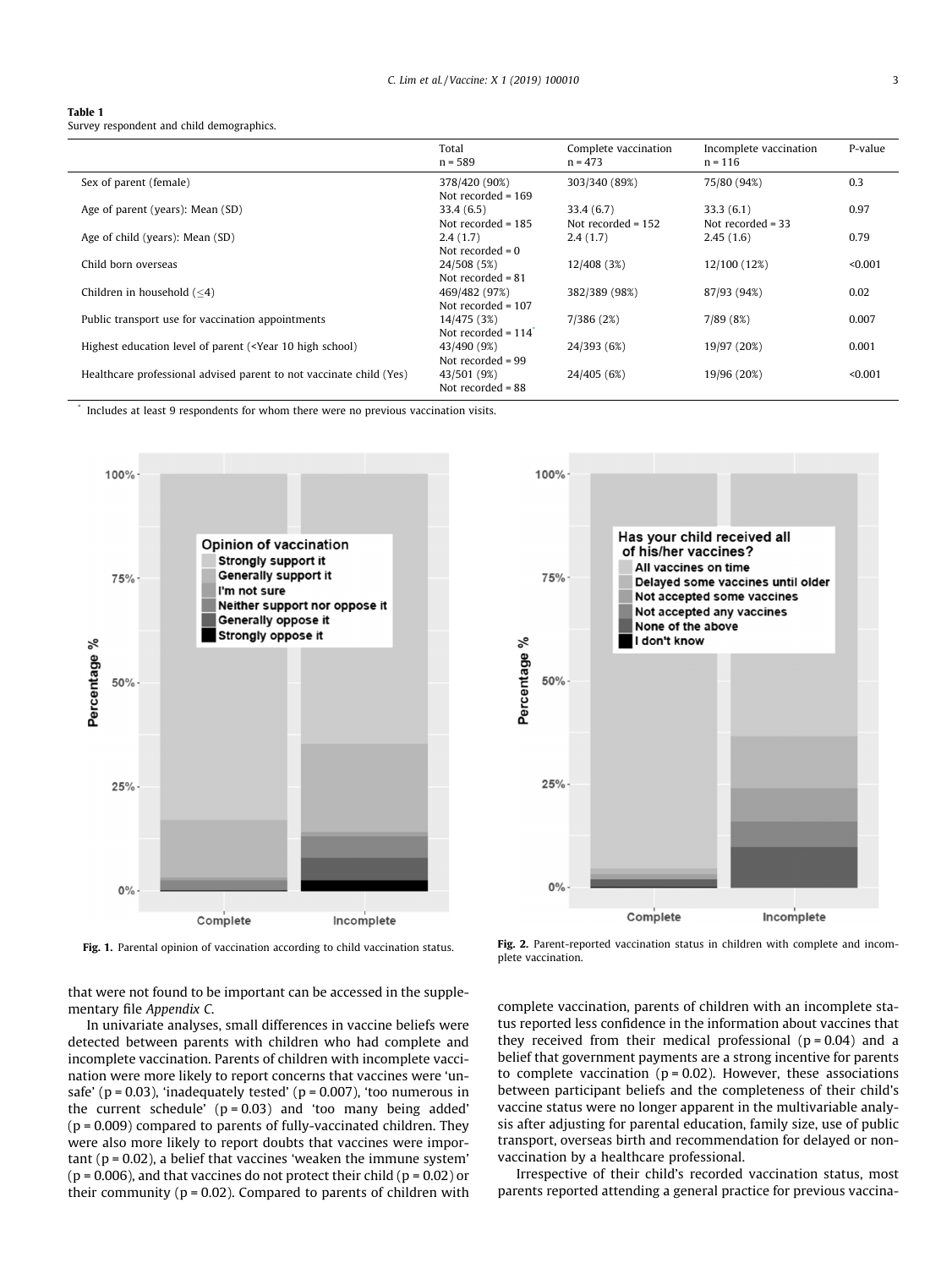tions (71%; 335/474), and receiving information about vaccines from their general practitioner (91%) or nurse (53%). Compared to parents of children with complete vaccination, parents of children with incomplete vaccination were more likely to report their child as born overseas (OR: 3.52, 95% CI: 1.54 to 8.05), to report receiving a recommendation from a healthcare professional to delay or not complete vaccination (OR: 4.25, 95% CI: 2.07 to 8.69), to report non-completion of high school (OR: 2.92, 95% CI: 1.34 to 6.39 compared to university-level education), to report use of public transport for attending their child's previous vaccination appointment (OR: 2.11, 95% CI: 0.78 to 5.71), and to report a larger family size (OR: 1.39 per one child increase in family size, 95% CI: 1.03 to 1.87), after imputation for missing values.

#### 4. Discussion

Our study focused on a broad range of potential determinants of vaccination status, noting recent analyses that suggests a range of factors influencing uptake  $[12]$ . This study was also informed by the Health Belief Model [\[13\]](#page-5-0) which theorises that sociodemographic factors, perceived risk of vaccine preventable diseases, benefits and risks of vaccination, and trustworthiness of medical providers, might all influence vaccine behaviour  $[6]$ . We found that most parents express support for vaccination irrespective of whether their children have complete or incomplete vaccination. This is consistent with previous studies, which suggest that only a small minority of Australian parents harbour strong objections to vaccination [\[10,12\].](#page-5-0) In our sample, while parents of children with incomplete vaccination were less likely to express strong support for vaccination than those of children with complete vaccination, overall differences in beliefs and attitudes were small and no longer apparent after adjusting for differences in demographic factors.

Some identified risk factors for incomplete vaccination suggest that sociodemographic factors may be more important determinants of vaccine completeness than beliefs or attitudes. Reliance on public rather than private transport to attend for healthcare and low parent educational attainment, for example, are more likely to occur among low income groups in our setting. Large family size was also identified as a risk factor, which has been found in other studies [\[8,14–16\]](#page-5-0). This is likely related to a higher parent workload in larger families or that vaccination timeliness reduces for high birth-order children.

We noted a marked discrepancy between parent-reported vaccination status and the recorded vaccination status on the immunisation register; more than half of parents who had children with incomplete vaccine records reported their child as up-to-date and on time with vaccinations. This suggests that many parents are unaware of their child's true vaccination status, or that the national immunisation register is not always an accurate record of vaccination status. The latter may be particularly true for the minority of children born overseas who were over-represented among the group with incomplete vaccination and for whom prior vaccination records may not have been transferred to the register. We considered a child incompletely vaccinated if any eligible doses were due or overdue at the time of the survey, without allowing for any grace period. We note that because we sampled parents of children of all ages up to 6 years, there were few children sampled who were within 1 month of a vaccine due date, so allowing for a grace period of 1 month is unlikely to have materially affected the results.

Compared to the general population, our sample may underrepresent parents of children of high socio-economic status, who may be more likely to access private rather than public health services. Our sample may also under-represent fathers, parents of ethnic backgrounds due to exclusion because of English language barriers, and/or parents with strong objections to vaccination who may have declined to participate due to their beliefs. Although respondents were informed their answers would be confidential and would not affect medical care, respondents were not anonymous to the research team member administrating the survey and they may therefore have been reluctant to disclose beliefs perceived to be undesirable. While the immunisation schedule is largely consistent across Australian jurisdictions, there are some differences in the implementation, particularly with respect to the proportion of vaccines delivered in primary care practices versus dedicated immunisation clinics; risk factors for incomplete vaccination might therefore vary across jurisdictions.

It is possible that enrolment of survey respondents from a hospital setting may have resulted in over-representation of children not up-to-date with vaccination due to recurrent sickness, or due to actual or misperceived contraindications to vaccination. We tried to minimise this bias by targeting general medical and surgical clinics rather than clinics for children with cancer, immunodeficiency, or other established contra-indications to vaccination. While some parents reported that their healthcare professional advised them to delay or not complete their child's vaccines, this information could not be verified. We note that true medical contraindications to routine immunisation (e.g. severe immunodeficiency or allergy to vaccine components) are very rare.

Lastly, a limitation of our statistical analysis is that it assumes that the studied factors apply any influence directly on vaccination status. It is more likely that some factors act indirectly. For example, it is not possible to know how the observed sociodemographic risk factors might impart their influence on vaccination status; our multivariable analysis suggests these do not act via differences in beliefs and attitudes toward vaccination, although this cannot be excluded. Analytic methods which explore causal pathways rather than simple associations might help determine which factors are the most influential drivers of vaccination, and therefore, those which could be targeted for intervention.

## 5. Conclusion

We found that sociodemographic factors appeared to have greater independent influence on the vaccination status of young children than parental beliefs and attitudes toward vaccination in this sample. Even among parents of children with incomplete vaccination, most expressed general or strong support. While concerns about vaccination were more common in the incomplete vaccination group, these differences were relatively small and were no longer apparent after adjusting for differences in demographic factors. As such, campaigns promoting the importance of vaccination might do little to improve the completeness and timeliness of vaccination in our setting, although enhanced motivation (demand) may nonetheless assist by helping to overcome practical barriers. The fact that more than half of parents of children with incomplete vaccination reported that their child was up-to-date suggest that alternative strategies, such as implementation of vaccine text message reminders, may have greater impact in the short term.

#### Acknowledgements

The authors would like to thank all parents who participated, and Harold Willaby for his advice on developing the study questionnaire.

#### Funding

Funding was received from the WA Department of Health.

# Declaration of interest

The authors have none to declare.